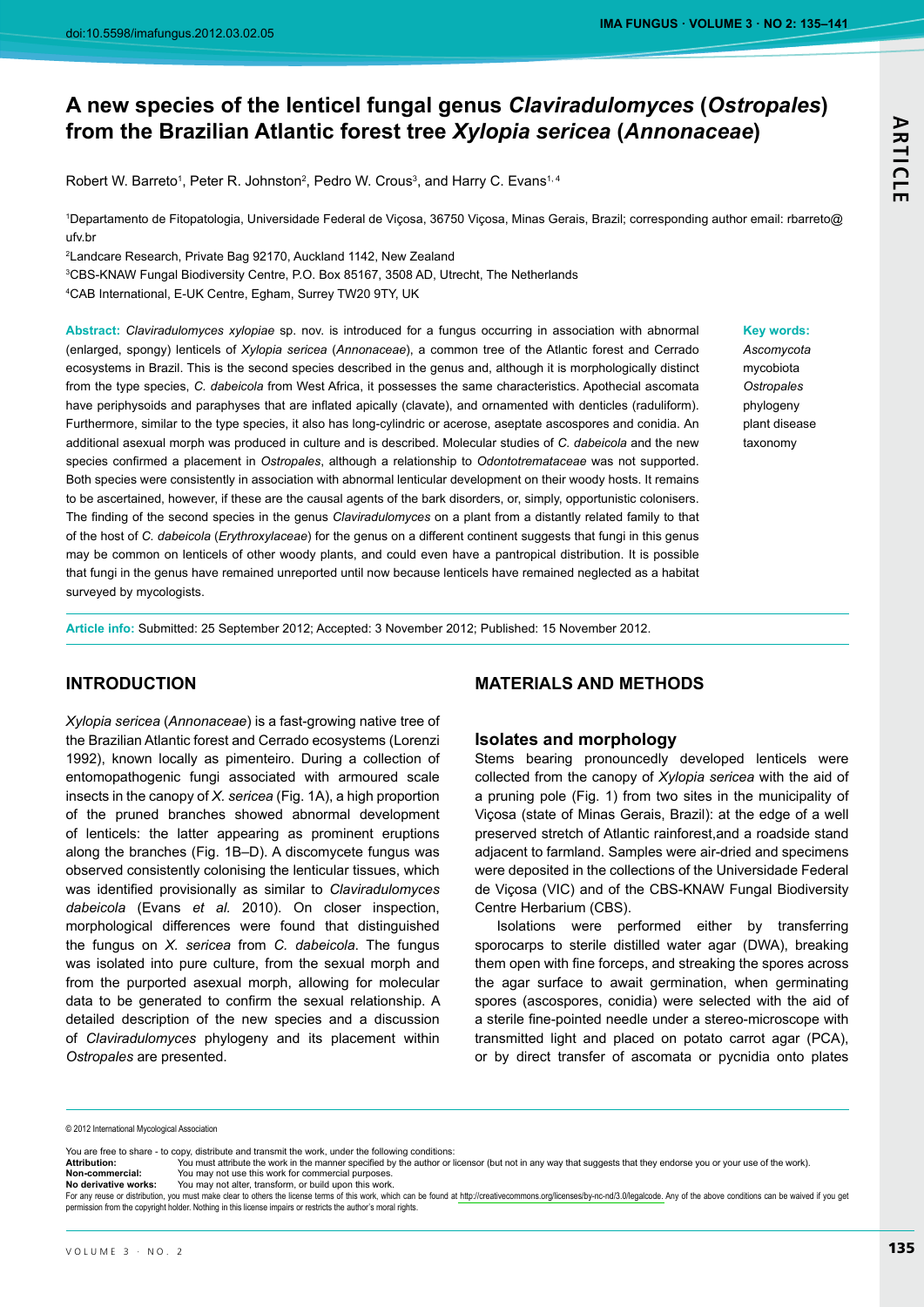

Fig. 1. A. Collecting on Xylopia sericea at type locality of Claviradulomyces xylopiae - margin of Atlantic forest, Mata do Seu Nico, Fazenda Bonsucesso, Viçosa, state of Minas Gerais Brazil. B-D. Close-up of bark of X. sericea colonised by C. xylopiae showing hypertrophied lenticels bearing bearing apothecial ascomata, showing fully opened habit (C-D) after 24 h in a humid chamber. Bars: C = 0.5 cm; D = 1 cm.

containing vegetable broth agar (VBA), as described in Pereira et al. (2003). Representative cultures were deposited in the CBS-KNAW Fungal Biodiversity culture collection. Colony characters were noted on malt extract agar (MEA) and PCA, either in the dark or with a 12 h light/ 12 h dark regime, at 25 °C. Colony colour was assessed according to Rayner (1970). Morphological observations were made in lactic acid or lacto-fuchsin from hand sections of sporocarps or those teased from the lenticels and macerated.

#### DNA isolation, amplification and analyses

Genomic DNA was isolated from fungal mycelium grown on MEA, using the UltraCleanTM Microbial DNA Isolation Kit (MoBio Laboratories, Solana Beach, CA) according to the manufacturer's protocols. The primers V9G (de Hoog & Gerrits van den Ende 1998) and LR5 (Vilgalys & Hester 1990) were used to amplify part of the nuclear rDNA operon spanning the 3' end of the 18S rRNA (SSU), ITS1, 5.8S rRNA gene, ITS2 and the first 900 bases at the 5' end of the 28S rRNA (LSU) genes. The primers ITS4 (White et al. 1990) and LSU1Fd (Crous et al. 2009a) were used as internal sequence primers to ensure good quality sequences over the entire length of the amplicon. The PCR conditions followed the methods of Crous et al. (2006, 2009b).

Sequences were compared with those from Claviradulomyces dabeicola (Evans et al. 2010) and from the taxa treated by Baloch et al. (2010). LSU and mtSSU sequences from the two Claviradulomyces spp. were concatenated and incorporated into the alignments of Baloch et al. (2010) using Geneious (Drummond et al. 2011). Data were analysed with Bayesian phylogenetic methods using MrBayes v. 3.1.2 (Huelsenbeck & Ronquist 2001; Ronquist & Huelsenbeck 2003), with gaps treated as missing data, applying the GTR+I+G model for both genes, the models selected using the AIC method in MrModelTest v. 2.3 (Nylander 2004). The data set was run with two chains for 10 M generations, and trees sampled every 1000 generations. Convergence of all parameters was checked using the internal diagnostics of the standard deviation of split frequencies and performance scale reduction factors (PSRF), and then externally with Tracer v. 1.5 (Rambaut & Drummond 2007). On this basis, the first 25 % of generations were discarded as burnin. Bayesian posterior probabilities were obtained from 50 % majority rule consensus trees.

### **RESULTS**

#### **Taxonomy**

Claviradulomyces xylopiae R.W. Barreto, H.C. Evans, P.R. Johnst., sp. nov. MycoBank MB801140  $(Figs 1-5)$ 

Etymology: derived from Xylopia, the generic name of the host plant.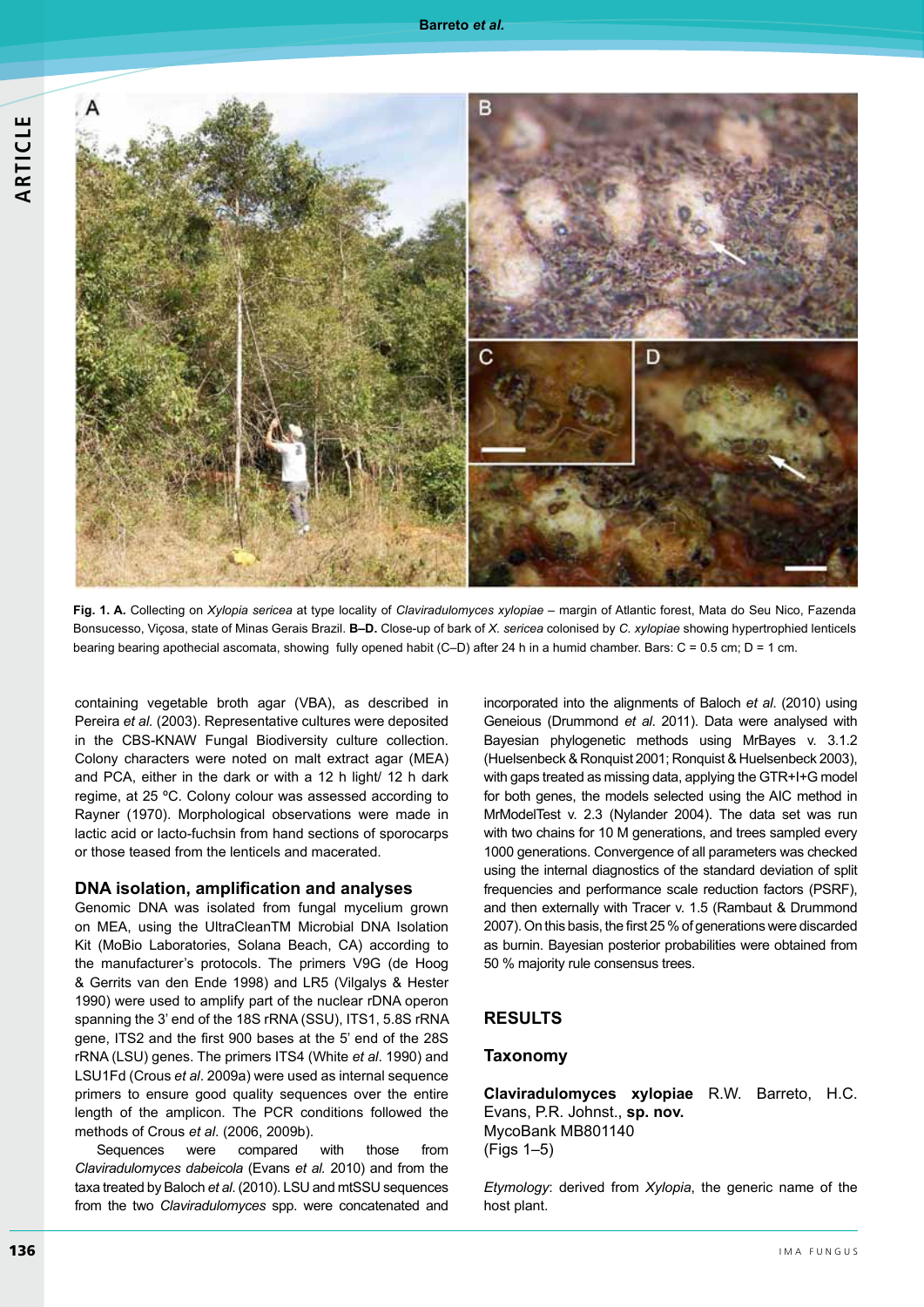

Fig. 2. Claviradulomyces xylopiae asexual morph (VIC 31417 mounted in lactofuchsin). A. Pycnidium with long rostrate ostiole. B, C. Conidia [note subtle heel at base of conidium in C (arrowed)]. D. Group of immature conidia attached to conidiogenous cells. Bars: A = 50 µm; B = 15  $\mu$ m; C = 5  $\mu$ m; D = 10  $\mu$ m,



Fig. 3. Claviradulomyces xylopiae sexual morph (VIC 31417 mounted in lactic acid-cotton blue). A. Cross section of fully opened, apothecial ascoma (note group of denticulate periphysoids at the margins of apothecium). B. Close-up of periphysoids. C. Hymenium with parallel asci and paraphyses. D. Muricate and denticulate paraphyses extending above the top of asci. Bars: A = 15 µm; B = 10 µm; C = 10 µm; D = 15 µm.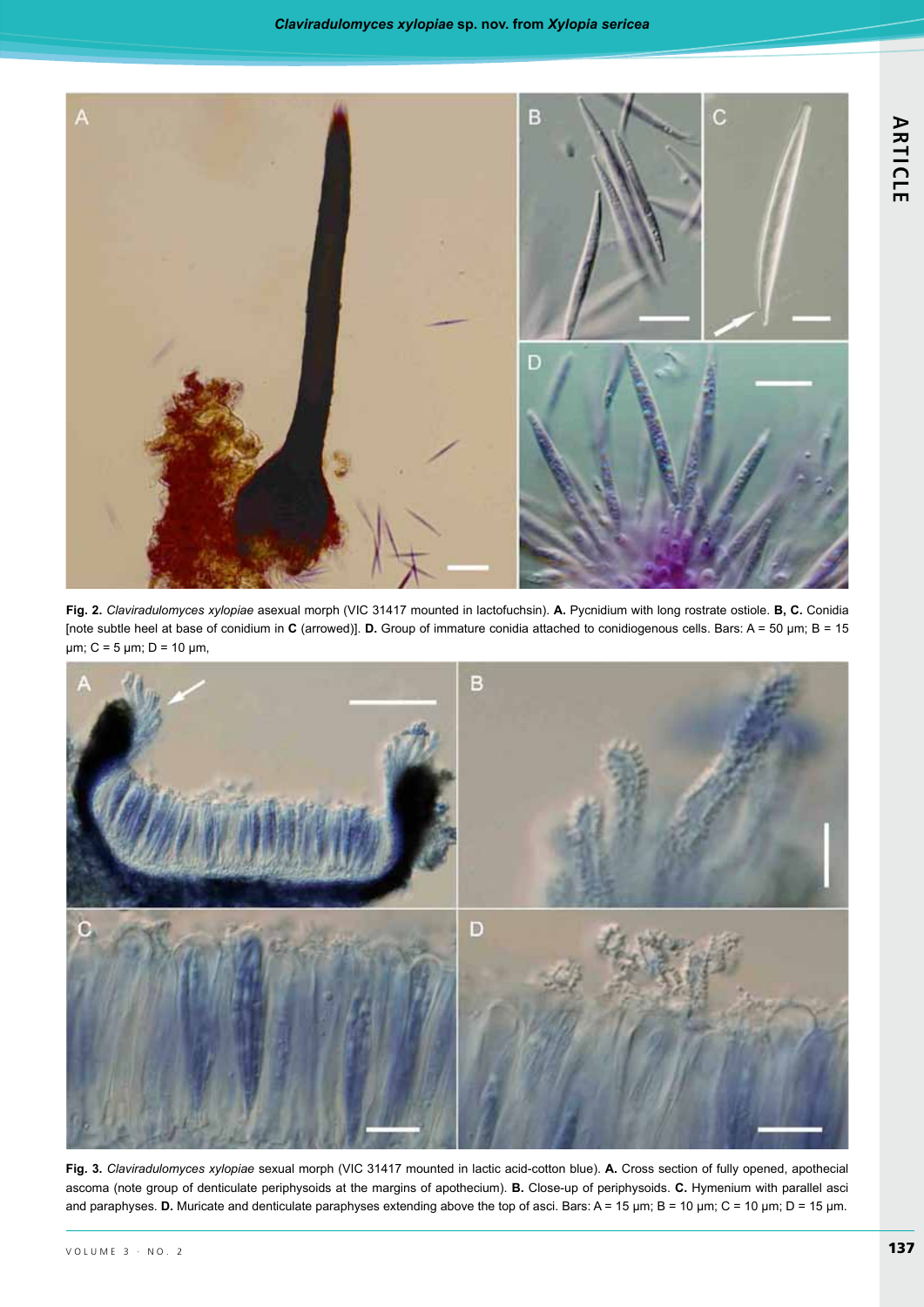

Fig. 4. Claviradulomyces xylopiae asci and ascospores (VIC 31417 mounted in lactofuchsin). A. Mature asci containing parallel to somewhat spirally arranged ascospores. **B.** Single vermiform ascospore within ascus. C, D. Ascospores. Bars: A = 40 µm; B = 35 µm; C = 10 µm; D = 10 µm.

Diagnosis: Similar to Clavariadulomyces dabeicola, from which it is distinguished by the longer periphysoids (16-39  $\mu$ m, shorter asci (35-50  $\mu$ m), a longer ostiolar neck in the asexual state, shorter conidia (14-34.5 µm) with a discrete heel region, and molecular sequence data.

Type: Brazil: Minas Gerais: Viçosa, Piúna, on living branches of Xylopia sericea (Annonaceae), 11 June 2010, R.W. Barreto (VIC31417 - holotype; CBS 133260 and CBS 133261 - exholotype cultures).

Paratype: Brazil: Minas Gerais: Vicosa, "Mata do Seu Nico", Fazenda Bonsucesso, on living branches of Xylopia sericea, 20 May 2010, H.C. Evans & R.W. Barreto (VIC 31416).

Description: Internal mycelium intra- and intercellular, 1-2 µm diam, septate, branched, hyaline. Ascomata erumpent from spongy tissues of lenticels on bark of living branches; apothecial when mature and turgid, but perithecium-like and opening by a large, round pore when dry; sessile, urceolate, 0.12-0.25 mm diam, wall black, extending above the surface of the hymenium, partially covering the hymenium when dry, opening pore lined with a whitish fringe of periphysoids. In vertical section, lower part of ascomatal wall often ill-formed and restricted to a loose hyphal layer from which asci and paraphyses arise, 5-15 um thick, composed of tangled hyphae 1-2 um diam; upper part of wall dark brown to 37 um thick, narrowing and becoming paler towards the base

and there 10-12 µm wide. Periphysoids lining the upper wall above the level of the hymenium, cylindrical or clubshaped, sinuose or curved, 16-39 um long and 3-4 um wide along the axis, often slightly swollen in the upper part up to 6 um, wall hyaline along most of the length, bearing abundant blunt denticles, arising from short brown smooth basal stalks. Paraphyses 1-2 um wide, to 60 um long, apex swollen and bulbous, to 5-7 um wide and bearing abundant blunt denticles, imparting a mace-like or muricate appearance, extending beyond the asci but usually prostrate over the hymenial surface. Asci parallel, clavate with a broadly rounded to somewhat flattened apex, becoming ellipsoidal when free of the hymenium, without a basal stalk, 35-50 × 5-10 µm, apex non-amyloid, 8-spored. Ascospores in single fascicles extending to the base of the ascus, parallel to spirally or partly spirally arranged in the upper half, cylindrical to vermiform, attenuating towards the sub-acute ends, straight to slightly curved or sigmoid, sometimes strongly curved at the apices,  $(21-)$  28-43  $\times$  2-3 µm, aseptate, hyaline, smooth, strongly guttulate. Asexual morph: formed separately or in combination with the sexual morph in the same lenticel. Conidiomata pycnidial, semiimmersed, globose, 76-137 µm diam; thin walled, walls 4-15  $\mu$ m thick, with long cylindrical ostiolate necks, 110-360  $\times$ 24-46 µm, composed of parallel hyphae 1-3 µm wide, often reduced to a narrower cylinder of bristle-like hyphal tips at the apex, 15-21 ×15 µm. Conidiophores usually reduced to conidiogenous cells, occasionally consisting of a small stalk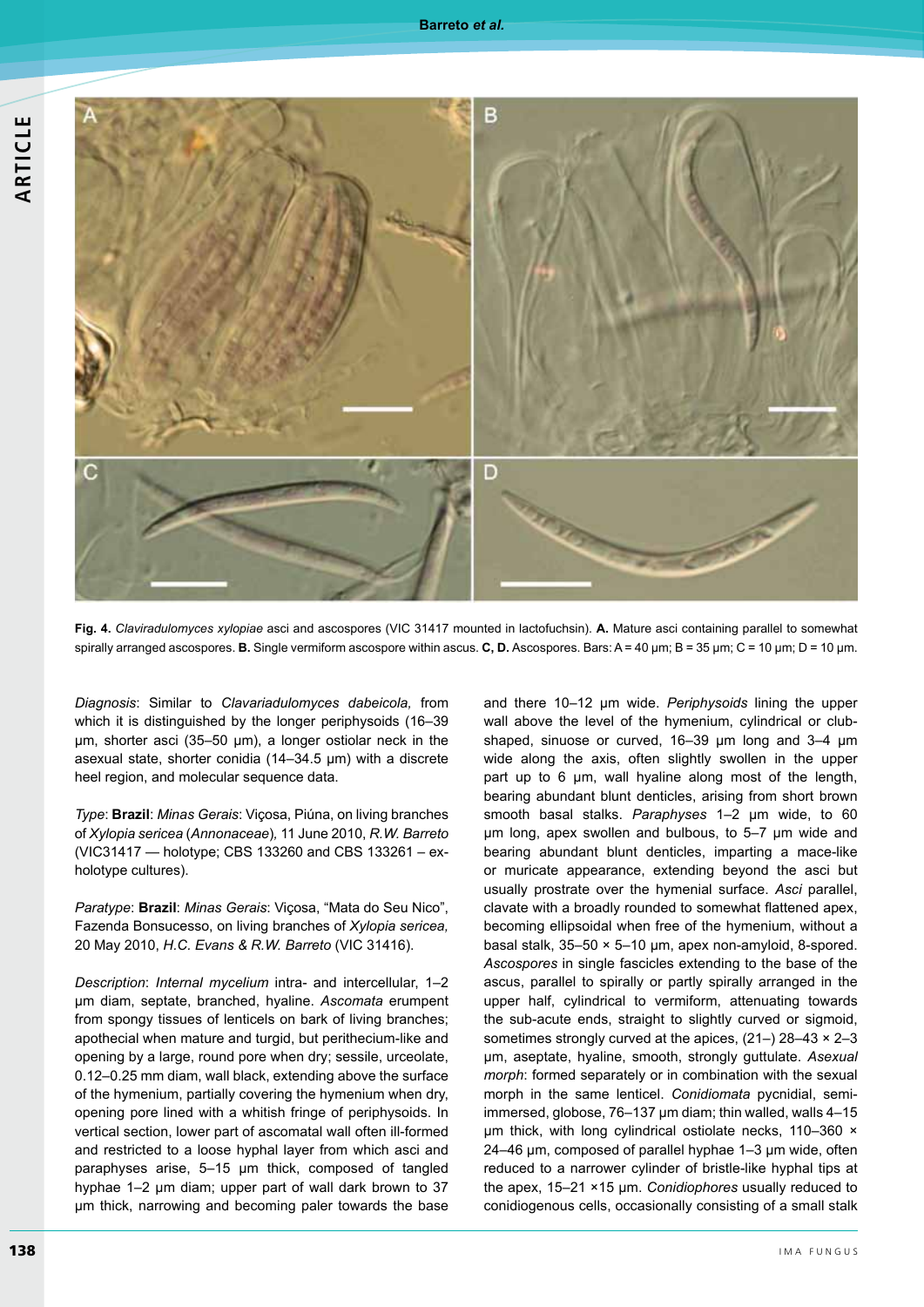

Fig. 5. Claviradulomyces xylopiae in culture . A. Colony formed on PCA under 12 h daily light regime. B. Colony formed on MEA under 12 h daily light regime. C. Close-up of margin of colony formed on PCA (Note groups of black pycnidia, isolated and in groups). D. Close-up of colony formed on MEA (Note mucilaginous mass of conidia oozing from black spermogonia). Bars = 2 mm.

of one or two cells. Conidiogenous cells lining the pycnidial wall, holoblastic, seemingly monoblastic, subcylindrical, lageniform or oblong, straight or curved, solitary, occasionally branched,  $4.5-12.5 \times 1.5-2$  µm, hyaline, smooth. Conidia probably mucilaginous, acerose to narrowly cymbiform, mostly straight or slightly curved or sigmoid, attenuated towards a basal subtle heel continuing as a short cylindrical penducle and ending in a rounded base, aseptate, guttulate, hyaline, smooth,  $14-34.5 \times 2-3.5 \mu m$ .

Cultures: Slow growing, to 76 mm diam after 23 d, either totally immersed or flat to slightly raised centrally, with radiating grooves of compressed medium, immersed at periphery; felt-like or entirely slimy centrally, comprising a dense, rosy vinaceous mat of dark brown monilioid hyphae within a pale hyphal matrix; embedded, black setose pycnidia densely formed on PCA in light, producing a white-creamy ooze of cylindrical to oval hyaline conidia ( $2-4 \times 1.5-2 \mu m$ ) and oblong hyaline spermatia (1.5  $\times$  1 µm); pycnidia fewer and sterile in the dark.

#### **Phylogenetic analysis**

The sequences generated from both collections were identical (GenBank accession numbers ITS JX843524; LSU JX843525; SSU JX843526). The two Claviradulomyces spp. formed a strongly supported clade within the Ostropales, but the family level relationship within the order was not resolved (Fig. 6).

#### **DISCUSSION**

Claviradulomyces xylopiae represents a novel species on an indigenous Brazilian plant distantly related to Erythroxylum mannii, the host of the type species, C. dabeicola, in West Africa (Evans et al. 2010). This suggests that fungi in this genus could have a pantropical distribution, perhaps as endophytic colonisers of tropical woody plants, with the ability to sporulate on the lenticular tissues of living plants. This somewhat cryptic niche has not traditionally been explored by mycologists, and this could explain the absence of previous records of this genus. However, it remains to be proven whether or not these fungi are benign endophytes, or acting as systemic pathogens that promote abnormal lenticel growth to facilitate sporulation, or opportunistic invaders of trees with bark disorders.

Claviradulomyces xylopiae has considerable similarity to C. dabeicola, and has the same muricate periphysoids, which characterise the genus (Evans et al. 2010). It can, however, be separated from the type species by the longer periphysoids, 16-39 µm compared to 6.5-14 µm, and shorter asci, 35-50 um compared with 60-75 um. Nevertheless, the most significant morphological divergences are to be found in the asexual state of the two species. The ostiolar neck in the new species is long, sometimes reaching up to three times the length of the pycnidial body, whereas in C. dabeicola the neck is reduced to a short protrusion. Conidia in C. xylopiae are also shorter, 14-34.5 µm in length, than in C. dabeicola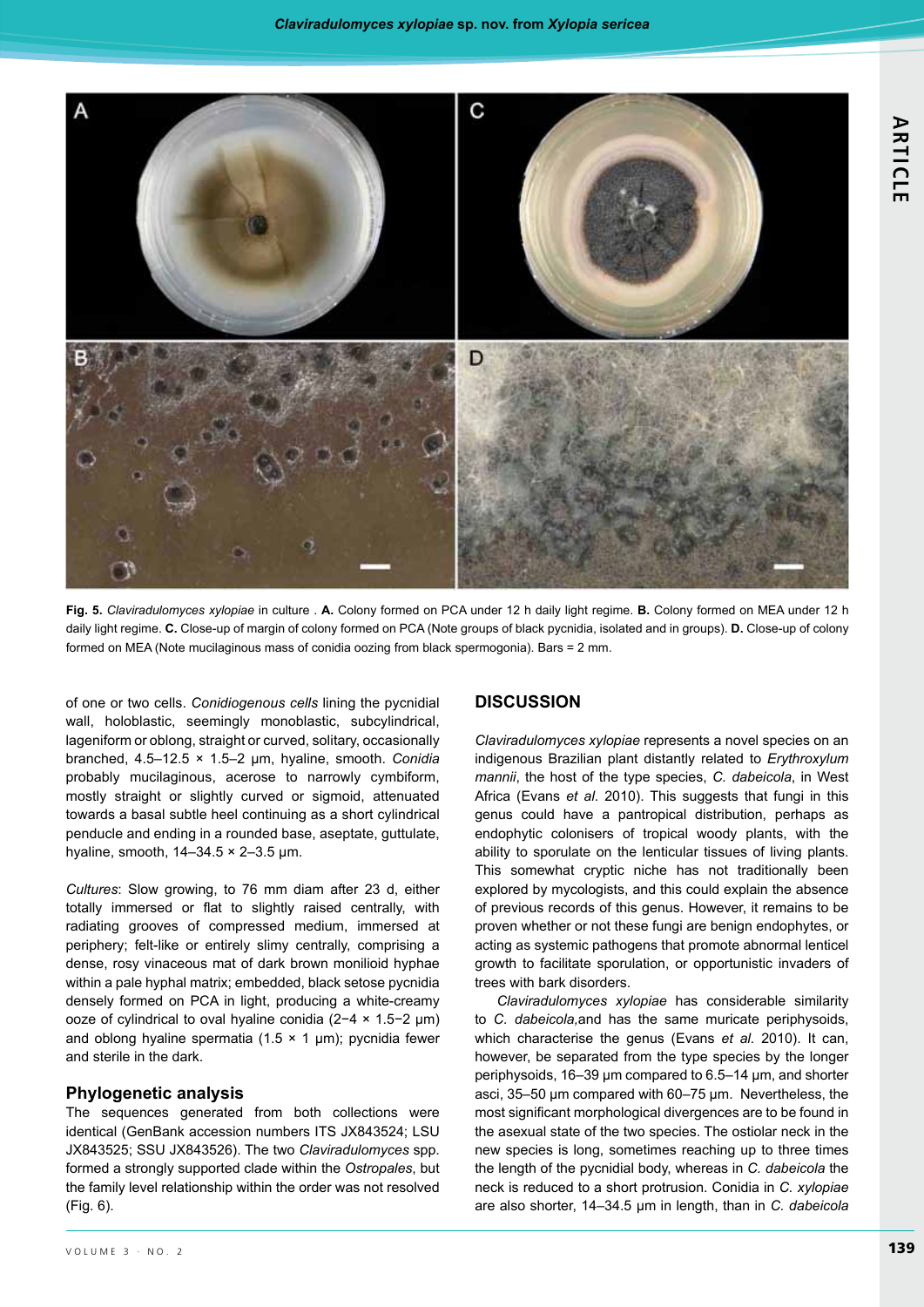



Fig. 6. Bayesian analysis (50 % majority rule consensus tree) of nucLSU and mtSSU sequences. Bayesian posterior probabilities are shown where above 90 %. Sequences for all taxa except Claviradulomyces dabeicola (GenBank records records GQ337897, GQ337900) and C. xylopiae (GenBank LSU JX843525; SSU JX843526) are from Baloch et al. (2010). The clade labels follow Baloch et al. (2010).

where they measure 33-42 um, and also have a discrete heel region not seen in C. dabeicola.

Evans et al. (2010) referred Claviradulomyces to Odontotremataceae based on morphology. At that time, no DNA sequences of Odontotrematcaeae had been published. A subsequent comprehensive phylogenetic study of the Ostropales (Baloch et al. 2010) allowed a re-evaluation of the phylogenetic position of Claviradulomyces, which we now regard as "incertae sedis" within Ostropales. The morphological similarity with the Odontotremataceae is not reflected in the phylogenetic position of these purported woody plant endophytes.